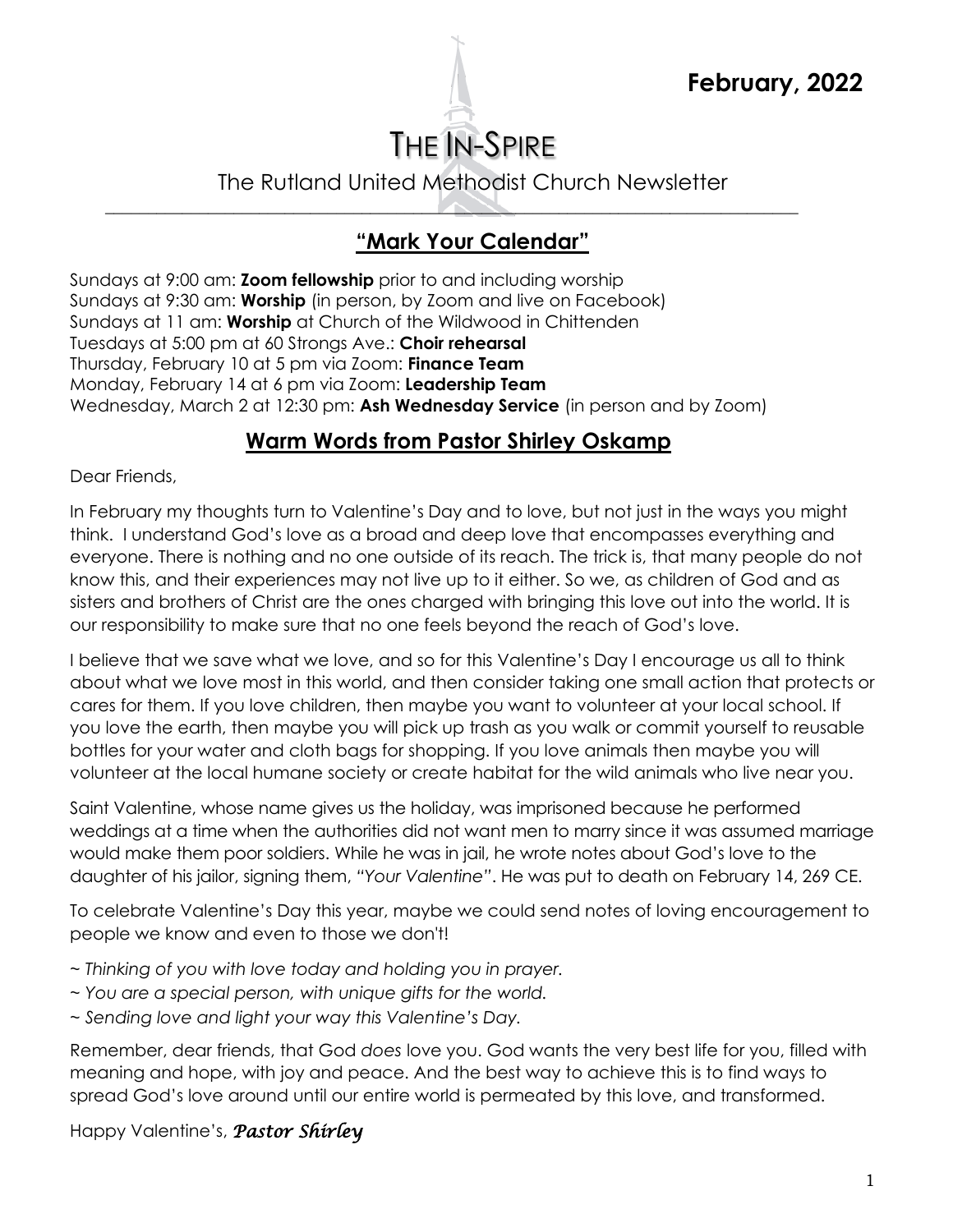# **"Soup for Good" to go!**

Companions in Wholeness is holding a soup fundraiser on Friday, February 25<sup>th</sup>. If you would like to help out with that by making soup, handing it out to those who purchased it ahead of time, or if you would like to purchase a quart or two of delicious homemade soup, please let us know by calling the church office. To make it simpler for all, we have recipes for the three flavors of soup.

#### **Ash Wednesday Services**

Lent begins on Wednesday, March 2<sup>nd</sup> this year. We will hold a brief worship experience to help us prepare for this season of renewal and recommitment to living as God's people. As a part of this service, you will have an opportunity to consider what you hope to let go of for the Lenten season, and to receive ashes as a reminder of the fact that we are human. Come and join us at 12:30 pm at the church or on Zoom. This service will not be available on Facebook.

#### **Thank You from Dismas House**

Rutland Dismas House sends a big Thank You to volunteer cooks from Rutland United Methodist Church!

With the recent opening of the Women's Dismas House on Royce Street in Rutland there is an ongoing and added need for volunteer cooks to cook, Monday- Friday. Cooks may stay to eat with residents or drop off food for the meal. Dismas House Council members, staff and/or resident representatives are available to speak about Dismas to your faith community at any time. For more information and to volunteer, contact Geraldine Burke at [geraldine@dismasofvt.org](mailto:geraldine@dismasofvt.org) or call 775-5539.

# **Grants for Education**

RUMC is fortunate to hold responsibility for the Richard A. Dexter & Ruby Jenness Dexter Christian Education Trust Fund. Grants from this fund may be used by anyone related to the Church to further their education. The intention of this Trust is to enable people to take a course or workshop that will prepare them to serve the community and/or enhance spiritual growth. If you are looking to gain new skills and/or knowledge in a field that is calling to your heart, please contact the church office for an application.

# **Companions in Wholeness**

We are moving forward on obtaining our LLC certification from the State, and people are taking on new responsibilities in order to help the work flow more smoothly. Linda Allen, our Outreach Coordinator, will be focusing on meeting with guests and helping them with particular needs including clothing, food, and connecting with community resources. Ellie McGarry, Coordinator for Companions in Wholeness, has taken charge of food operations including ordering supplies and coordinating menus and volunteers. Marsha Johnson, Founder of Comfort Zone, organizes the volunteer schedule, writes In-Spire articles, and picks up food from the Vermont Food Bank each week. We are grateful for these three women as well as for every person who volunteers in some capacity or makes donations to the cause. It is due to this generosity of spirit that we are able to serve our community so well.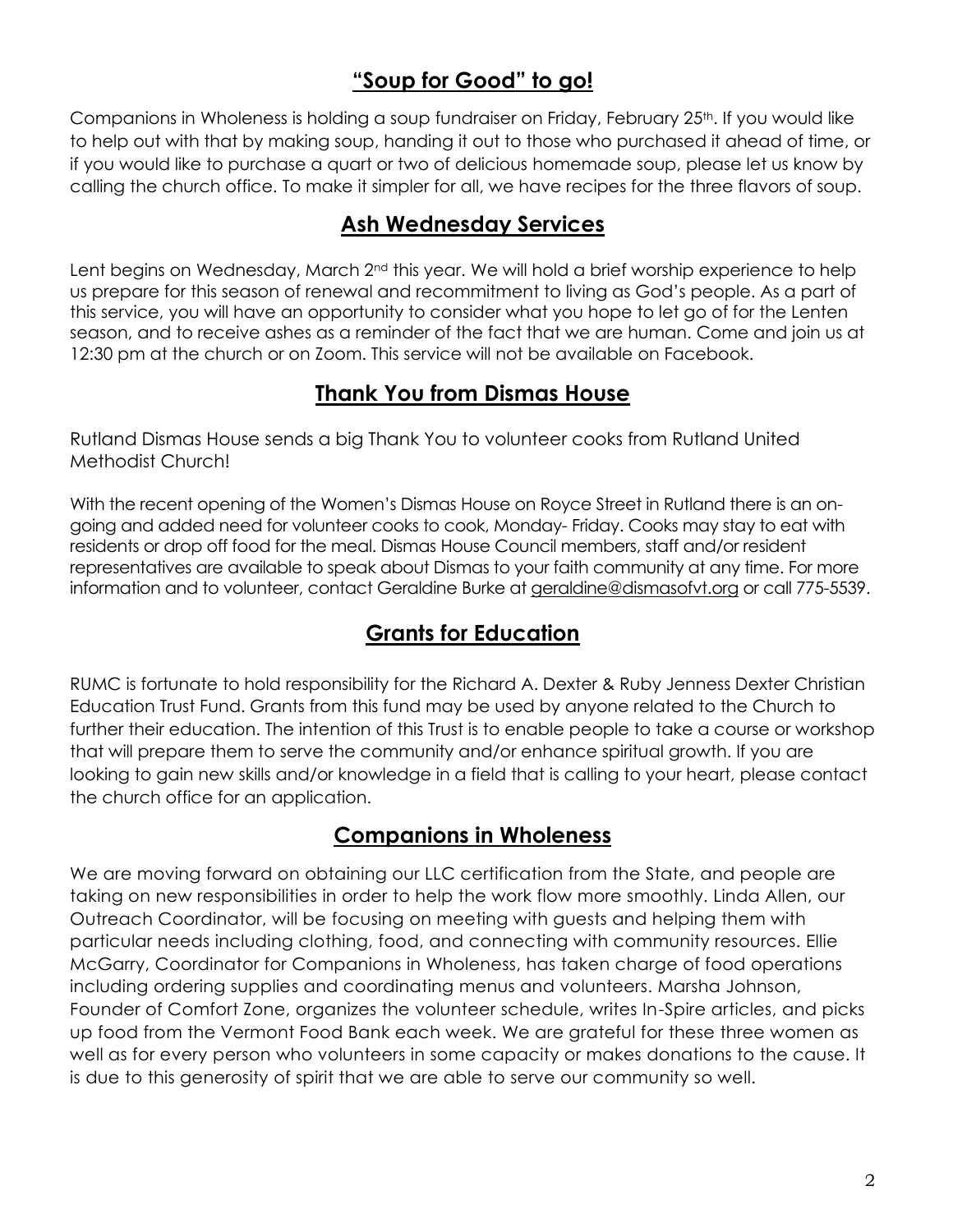### **Comfort Zone**

We would like to extend a welcome to Ellie McGarry who has just been appointed as the new Comfort Zone Coordinator. We know she will do a great job.

Our new griddle and metal table have arrived and have been installed. Also, a new warming box has been added to the kitchen. We were able to purchase all of this from grant money we received.

We are feeding 80 to 100 people daily at this point and could use a little more help. We could use one more person on Monday, Tuesday, and Thursday.

#### *Marsha Johnson*

Comfort Zone Founder

#### **Stewardship & Finances**

Thank you for your continued faithful stewardship to RUMC. You make our ministry possible by financially supporting our staff as well as all of the outreach we do as Christ's hands in this community.

Donations can be made by mail, in person, through Facebook, or by credit card Call Assistant Treasurer Kristen Jarvi (438-9805) or Lori in the office (773-2460).

Stewardship is more than finances, so we are deeply grateful for your prayers, the work of your hands, and your presence during worship and more. **In order to make our budget, an average of \$8,600 monthly** needs to be received in offerings and donations. Here are the offerings and donations for January:

| January 2                     | 2,145    |
|-------------------------------|----------|
| January 9                     | 6,036    |
| January 16                    | 430      |
| January 23                    | 1,121    |
| January 30                    | 2,352    |
| Facebook donations in January | 38.      |
| <b>TOTAL</b>                  | \$12,471 |

#### **Supplies Needed for Our Ministries**

| <b>JUICE BOXES or POUCHES!</b>                        |                          |  |  |
|-------------------------------------------------------|--------------------------|--|--|
| <b>LARGE BOTTLES OF JUICE!</b>                        |                          |  |  |
| <b>PAPER TOWELS!!</b>                                 |                          |  |  |
| SOCKS to give out to folks                            |                          |  |  |
| Shelf stable milk                                     | Sweet cereal             |  |  |
| Instant oatmeal                                       | Chunky soup              |  |  |
| Granola bars                                          | Hormel "Compleats" meals |  |  |
| Canned chicken                                        | Cookies                  |  |  |
| <b>Baked beans</b>                                    |                          |  |  |
| Individual rolls of toilet paper to give out to folks |                          |  |  |